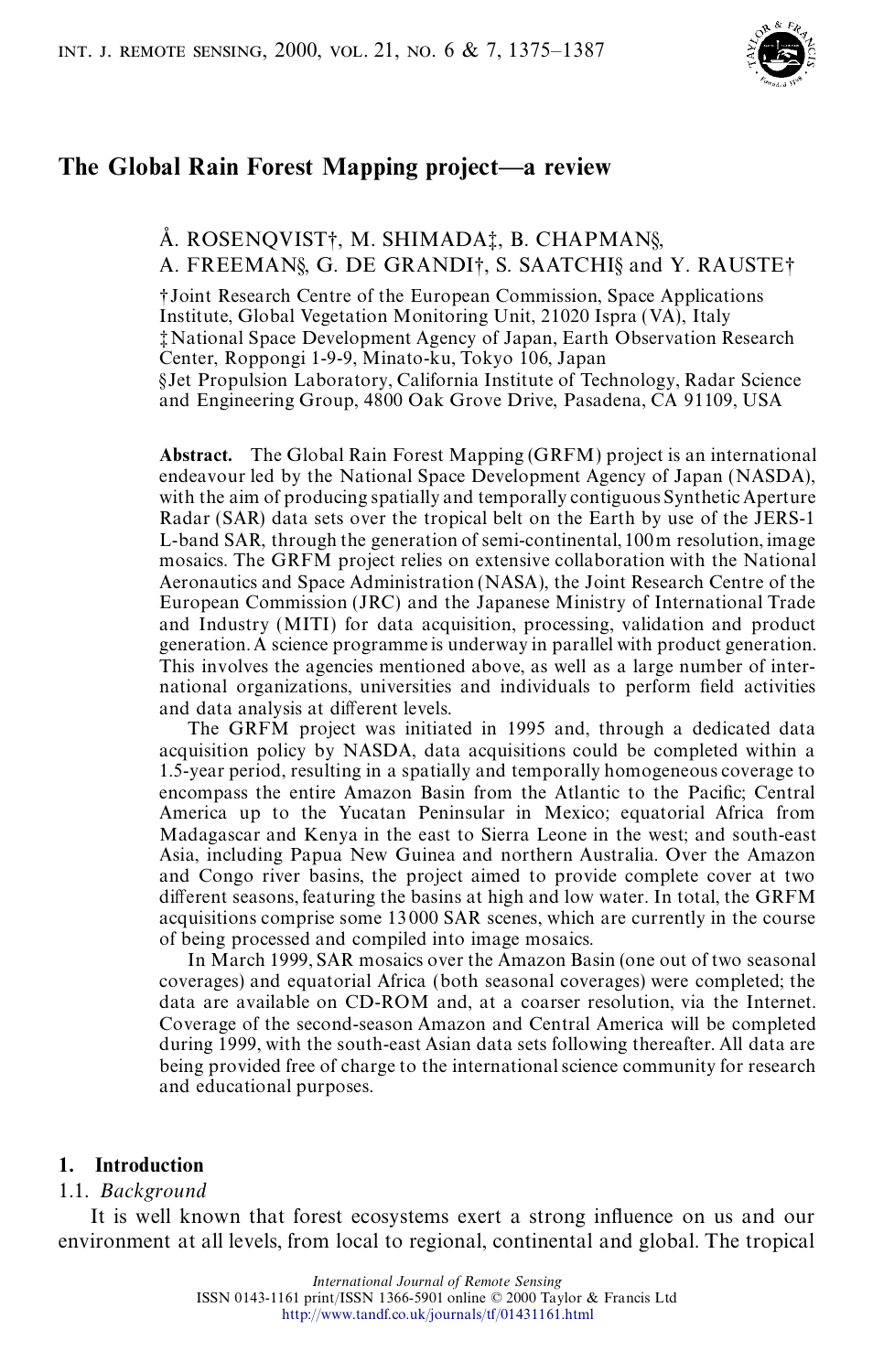forests are of particular interest as they are ecosystems with extensive biodiversity that still cover substantial areas of the Earth. Although it is well known that global forests in certain areas are cleared rapidly, it is difficult to assess the exact extent and impact of such activities for several reasons. For environmental conservation, global change modelling, etc., we need to be able to assess the current status of the forests accurately, but as changes occur very quickly, the need for up-to-date information is often difficult to satisfy, in particular on a regional or global scale. The only viable means to accomplish this task is indeed by using space-borne remote sensing techniques. In the tropical region Synthetic Aperture Radar (SAR) data are particularly appropriate, as microwave signals penetrate the persistent cloud cover.

### 1.2. *T he JERS-1 satellite*

The Japanese Earth Resources Satellite 1 (JERS-1) was launched by NASDA and MITI in February 1992; it stayed in operation for 6.5 years, until contact was lost in October 1998. The satellite operated an L-band SAR (23.5 cm/1275 MHz) with horizontal (HH) co-polarization,  $35^{\circ}$  look angle and a recurrence cycle of 44 days. It also carried optical sensors (which were not utilized within the GRFM project), as well as an on-board data recorder which enabled global data coverage and rapid access to acquired data.

Several features made JERS-1 particularly suitable for forest monitoring, most notably the low L-band frequency SAR, which is more sensitive to above-ground biomass than other (C-band) SAR instruments in orbit. L-band signals are also sensitive to standing water below the forest canopy—a unique characteristic among all contemporary Earth observation satellites (both optical and microwave). The orbital configuration also made JERS-1 particularly suitable for large-area mapping, as data were acquired with adjacent passes on consecutive days (*i.e.* a specific pass was acquired one day after the pass immediately east of it). This acquisition manner yielded temporally homogeneous data even over large areas, albeit with a discrete temporal gradient running in east-to-west direction.

### 1.3. *T he Global Rain Forest Mapping project*

The concept of large-area seasonal mapping by L-band SAR originated from the Jet Propulsion Laboratory (JPL) which, in 1994, proposed a dual-season mapping venture over the Amazon basin by JERS-1. This coincided with the end of the JERS-1 System Verification Program at NASDA and the subsequent, very timely, increased operational availability of the satellite that followed. The Amazon mapping concept evolved at NASDA to cover the entire equatorial belt, and hence the establishment of the Global Rain Forest Mapping (GRFM) project (Rosenqvist 1996). The large amounts of data generated by such a global endeavour, however, incited NASDA and JPL to extend collaboration to include the Joint Research Centre of the European Commission (JRC), experienced in tropical forest monitoring through the TREES and the ERS-1 Central Africa Mosaicking Projects (e.g. Malingreau and Duchossois 1995, Malingreau *et al*. 1995), and to MITI, via the Earth Remote Sensing Data Analysis Center (ERSDAC).

The major objectives of the GRFM project were to create spatially and temporally consistent JERS-1 L-band SAR image mosaics at 100m resolution (derived from full-resolution data) covering the entire equatorial belt, and to provide these as 'ready-to-use' data sets freely and openly to the international science community and educational institutions as tools to help improve our understanding of the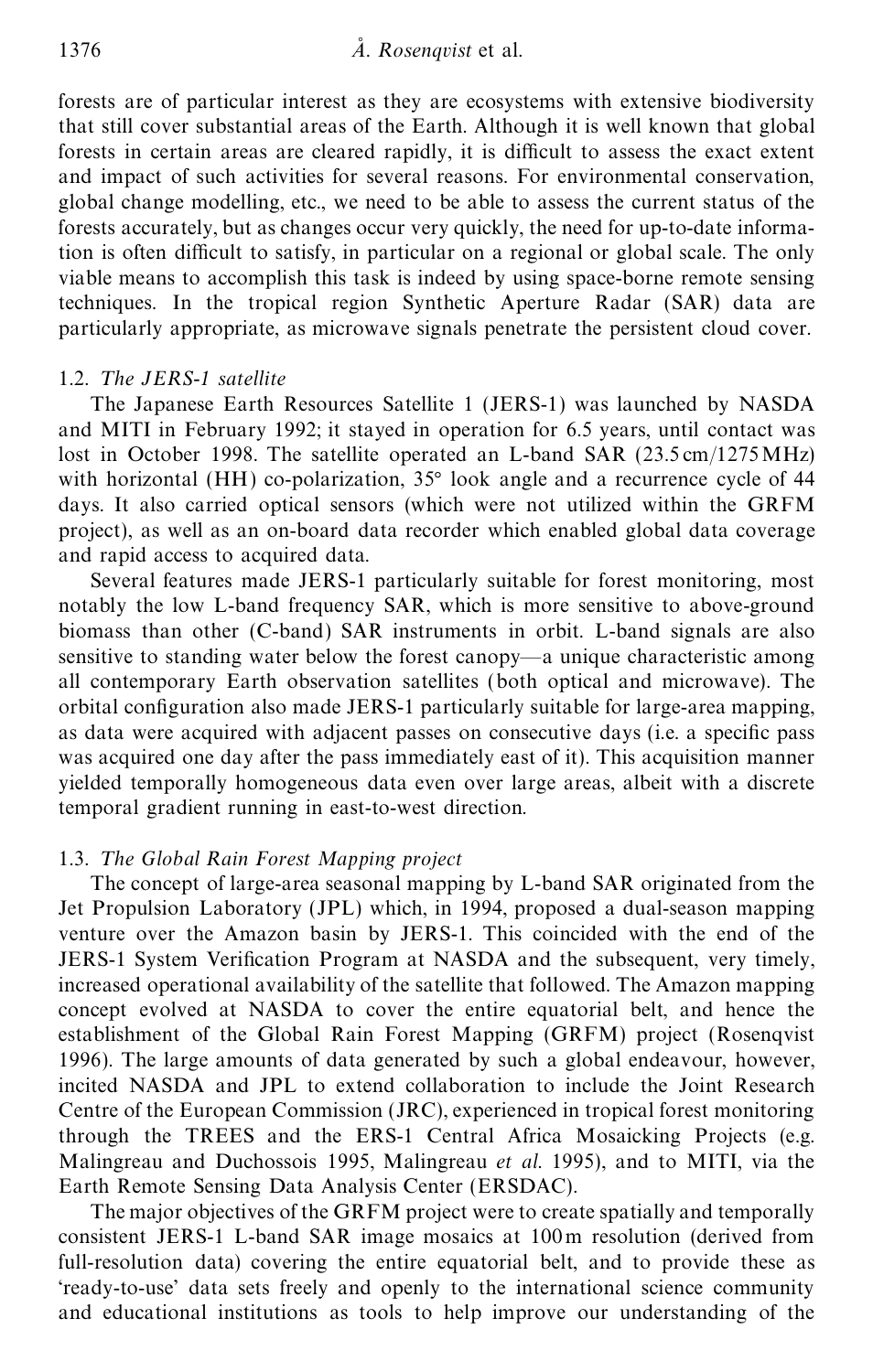tropical ecosystems. It was explicitly noted that the data should be used for scientific and educational purposes only.

The GRFM project was officially initiated by NASDA in 1995, and collaboration agreements were established with NASA and the JRC, through which the tasks in the data flow, from satellite acquisitions to mosaic generation and CD-ROM production, were allotted. The NASA tasks are being performed through the JPL and the Alaska SAR Facility (ASF), while on the side of the JRC, they are performed by the Space Applications Institute.

The work distribution is to a large extent a result of the availability of personnel, equipment and know-how, as well as of other ongoing projects and regional interests of the organizations involved. Although the overall project goal was to generate uniform products (i.e. mosaics) for all areas, deviations in terms of radiometry and geometry inevitably do occur as a result of differences in the SAR processors, mosaicking software, etc. Since all GRFM activities have been covered by each participating organization internally—no exchange of funds has been required—it has not been possible, nor desired, to impose wide-ranging production standards. Nevertheless, the radiometric and geometric characteristics of each mosaic are documented and provided together with the data when delivered. The contributions from each organization are summarized in table 1.

### **2. Product generation and data ow**

### 2.1. *Down-link and raw data processing*

Data acquisition scheduling was performed by NASDA and all acquired data (some 13 000 scenes) were recorded onto the satellite Mission Data Recorder and subsequently down-linked either at the NASDA Earth Observation Center (EOC) in Hatoyama, north of Tokyo, or at the ASF in Fairbanks, Alaska.

Raw data processing is performed at NASDA and at the ASF for each of their respective areas (see table 1). All data are processed to full resolution (18 m ground resolution at three looks) ground range amplitude products, corresponding to the 16-bit 'Level 2.1' product from NASDA (Shimada 1996) and the 8-bit ASF highresolution standard product from the ASF (Bicknell 1992). The choice to perform

|                                          | <b>NASDA</b>               | <b>ERSDAC</b> | ASF                    | JPL.                   | <b>JRC</b> |
|------------------------------------------|----------------------------|---------------|------------------------|------------------------|------------|
| Project<br>management                    | AM, AFR, SEA<br>and NG     |               |                        |                        |            |
| Data down-link                           | AM, AFR, SEA<br>and NG     |               | AM, AFR, SEA<br>and NG |                        |            |
| Raw data<br>processing                   | AFR, SEA<br>and NG         |               | AM                     |                        |            |
| Validation and<br>post-calibration       | <b>SEA</b>                 | NG            |                        | AM                     | AFR        |
| $100 \,\mathrm{m}$ product<br>generation | <b>SEA</b>                 | NG            |                        | AM                     | AFR        |
| Mosaic generation                        | AM (one season)<br>and SEA | NG            |                        | AM<br>(both seasons)   | AFR        |
| CD-ROM<br>production                     | AM, AFR, SEA<br>and NG     |               |                        | AM, AFR, SEA<br>and NG |            |

Table 1. GRFM project work distribution. AM—Amazon and Central America; AFR equatorial Africa; SEA—South-East Asia and north Australia; NG—New Guinea island.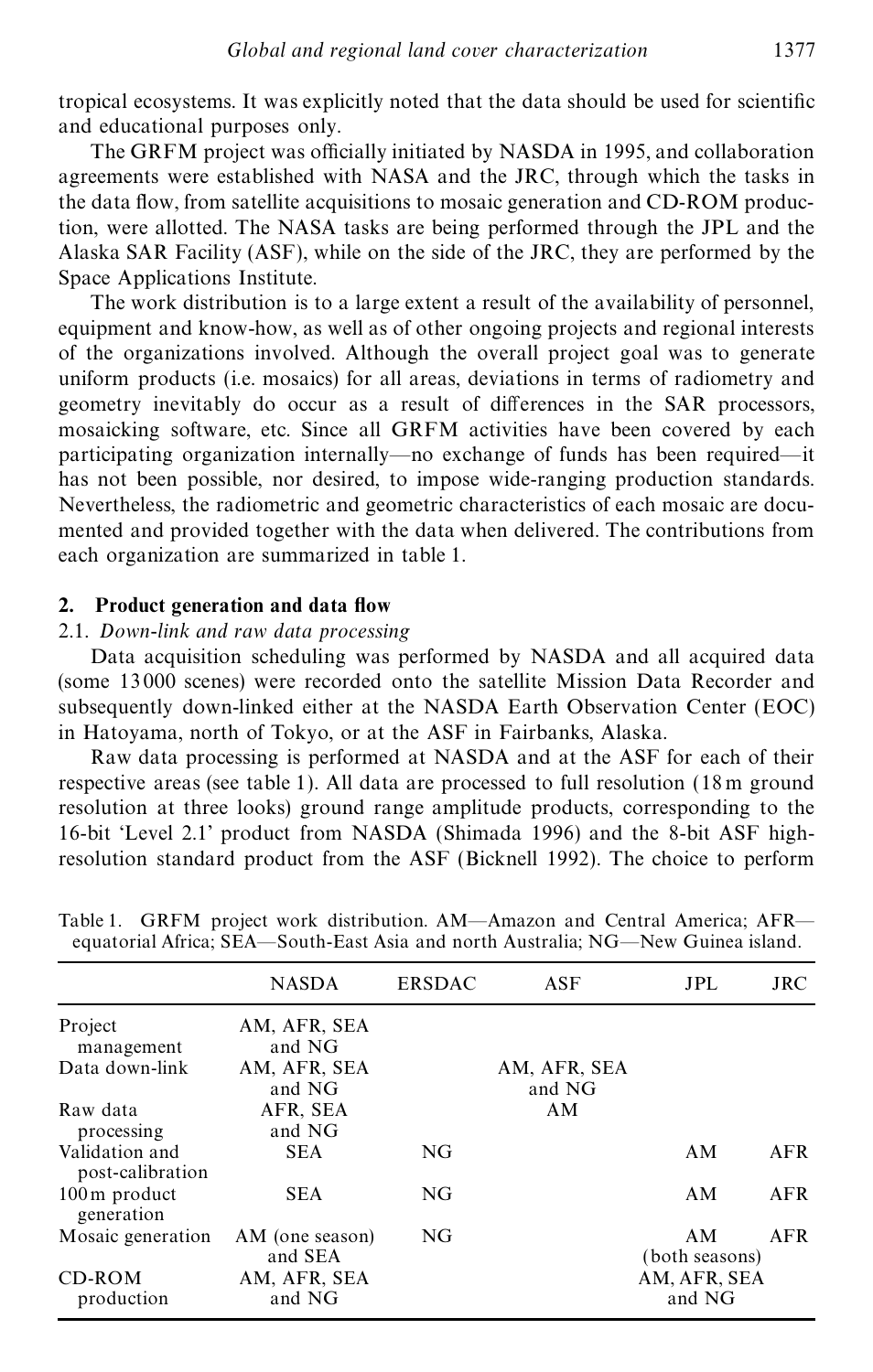full-resolution processing (and subsequent filtering to lower resolution), rather than significantly faster low-resolution quick-look processing, was motivated by the scientific need for the highest achievable radiometric quality of the final mosaics.

This goal, however, has its cost and the raw data processing step has consequently proven to be the most time consuming part of the GRFM project. As of March 1999, ASF has all but nalized the processing of their share, where some 10% of the second Amazon coverage remains. NASDA EOC, in turn, who commenced processing in November 1996, following an up-grade of their processor, have finalized the processing of Africa, New Guinea and north Australia, while the major parts of South-East Asia still remain in the pipeline. Limited processor throughput at NASDA EOC, where on average some 75 scenes per week are processed, has however prompted NASDA to develop a new SAR processor dedicated to the JERS-1 science activities at NASDA Earth Observation Research Center (EORC). The new EORC processor was put into operation in early 1999, significantly speeding up the processing of the remaining data. In order to assure regional homogeneity for all the south-east Asian mosaics, NASDA also plans to re-process New Guinea island and northern Australia with the new processor.

#### 2.2. *Generation of low-resolution data and calibration*/*validation*

The next step in the GRFM processing chain entails downsampling of the fullresolution scenes from 12.5m pixel spacing to low-resolution framelets of 100m pixel size. In order to maintain highest possible radiometric resolution, downsampling is performed by either wavelet decomposition (Africa) or by block averaging in power domains within an 8 pixel $\times$ 8 pixel window. The radar texture, calculated as the coefficient of variation within the same window, is computed in the same step. This results in one amplitude image and one texture image, both co-registered and with a geometry corresponding to the original full-resolution scenes.

Validation of the image radiometry (and geometry) and additional calibration are performed on the 100m resolution framelets. Although the data processed by the ASF have proven to have comparably stable radiometry, a standardized antenna patterns correction, derived from analysis of a large number of scenes over uniform rain forest regions, is employed by JPL. Additional calibration of deviating framelets is only occasionally required. The data processed by NASDA EOC on the other hand, display significant antenna pattern variations and random gain deviations that, for the African data, encouraged the JRC to implement a supervised calibration procedure where corrections are applied to all scenes (Rauste *et al.* 1999a). The radiometric quality of the new NASDA EORC processor, which will be used for all South-East Asian data, remains to be verified.

### 2.3. *Generation of 100m regional mosaics*

The image mosaicking procedures developed and utilized at NASDA, JPL and the JRC vary on several points, but the basic concepts can be illustrated by the JRC procedure (Rauste 1999, Rauste *et al.* 1999b) now described.

Using the 100m framelets together with their orbital header information as input, image mosaicking is performed by means of block adjustment. Relative scene displacements, calculated by image correlation in the overlapping areas between scenes (both in azimuth and range directions), are used as observations in the adjustment procedure. Ground control points for absolute geolocation, derived from e.g. existing maps (with varying quality) and the World Vector Shoreline data set, are added as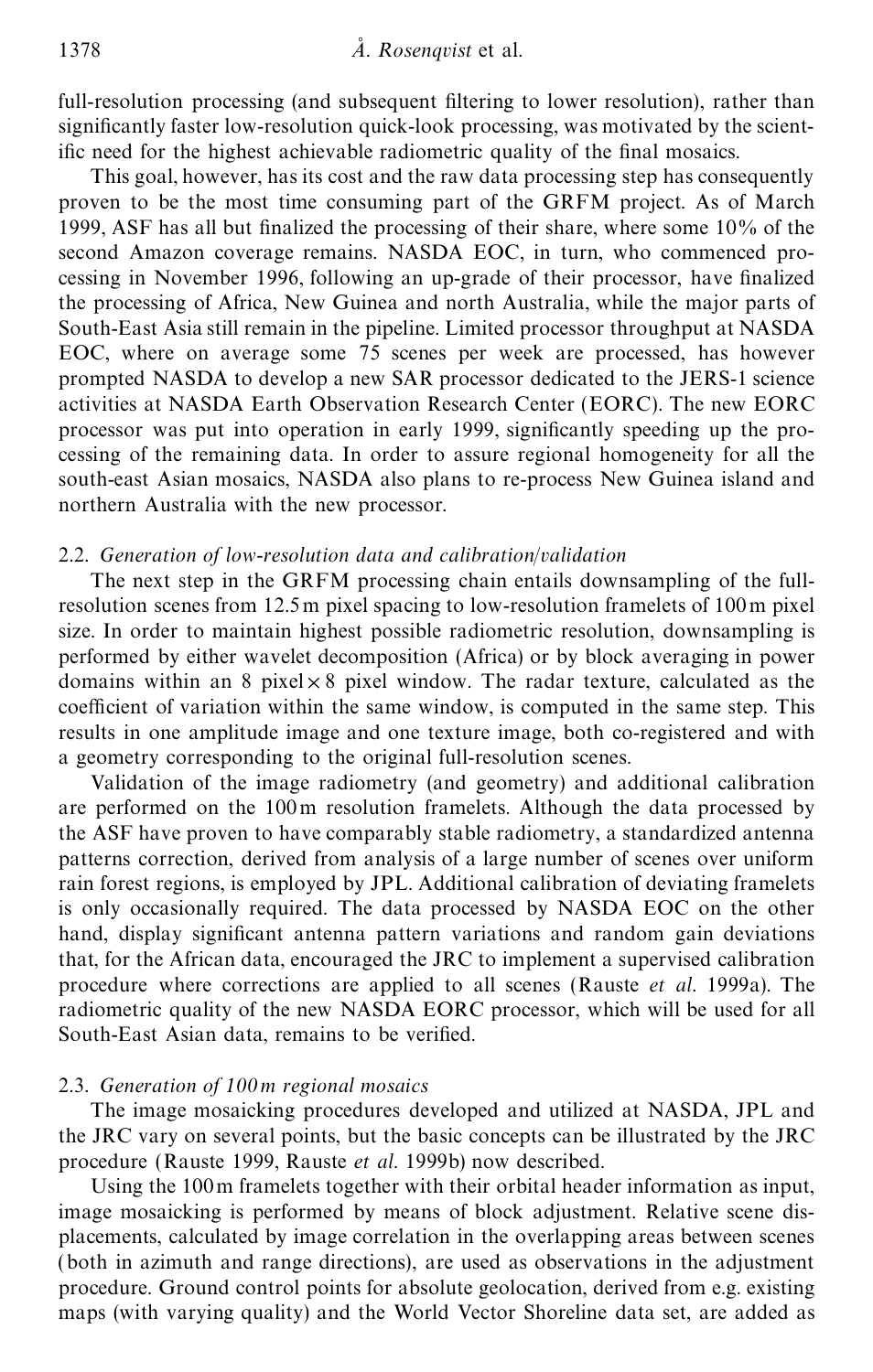additional observations with higher weight. As a first step, only the transformation parameters are calculated, and the result is scanned for gross errors or other outliers which need to be corrected before the actual mosaic is assembled. The steps of parameter calculation and geometric verification are repeated until acceptable geometric accuracy has been achieved. In order to assure relative co-registration between mosaics acquired at different seasons (both the Amazon basin and the Congo basin were acquired at two seasons), block adjustment is performed for all scenes covering the region simultaneously. For the case of Africa (excluding Madagascar which is treated separately), this involves some 3600 scenes, resulting in a normal equation matrix larger than 10 000 lines by 10 000 columns. Still, the calculation can be performed within a few hours. Once the transformation parameters have been calculated, the geometry is fixed and the actual mosaic generation can either be completed in one single step, or it can be performed in sub-regions and assembled at a later stage. From a computational point of view the latter is more feasible, as simultaneous mosaicking of 3600 scenes currently requires some 20 hours of computation time. The characteristics of the JRC output are 100m nominal ground resolution, amplitude and texture mosaics in Mercator projection with 240m root mean square error (RMSE) absolute geolocation accuracy and 56 m (RMSE) relative internal accuracy.

The procedure employed at JPL for the Amazon and Central America corresponds largely to the JRC flow described above. The major difference is that leastsquares block adjustment is applied to data from one season only and the second coverage is rectified scene-by-scene to the first 'master' mosaic. The characteristics of the JPL output are 100m nominal ground resolution, amplitude and texture mosaics on a latitude/longitude grid. The final versions of the South American mosaics have not yet been generated and appraisal of the geometric accuracy hence remains.

The mosaicking algorithm currently applied by NASDA differs from the JRC and JPL procedures in that orbital information is used to compute the approximate position for the scene in the mosaic, followed by image correlation in the overlapping areas of neighbouring scenes for fine adjustment. An improved version of the algorithm is foreseen for South-East Asian mosaic generation.

#### 2.4. *CD-ROM generation*

All mosaics generated within the GRFM project will be featured on CD-ROM at 100 m and 500m ground resolution (Chapman *et al.* 1998). Due to the large sizes of the 100m data files (typically 400–600 Mbytes), it was considered necessary to divide the 100m canvases into smaller regional mosaics, or tiles, (typically corresponding to  $5^\circ \times 5^\circ$ , 30–40 Mbytes or 80–100 scenes) in order to ensure that users with relatively limited computer capacity can display and work with the data. Adjacent tiles can be re-assembled to form larger units if so desired. An educational CD-ROM aimed at high schools and universities with restricted computer resources and limited knowledge of SAR, is also foreseen, featuring educational documentation and selected mosaics at 100 and 500m resolution. As of early 1999, two CD-ROM sets have been released.

### 2.5. *Internet access*

All 500m resolution mosaics are subsequently being made available on the Internet for on-line browsing and, for non-commercial purposes, for downloading.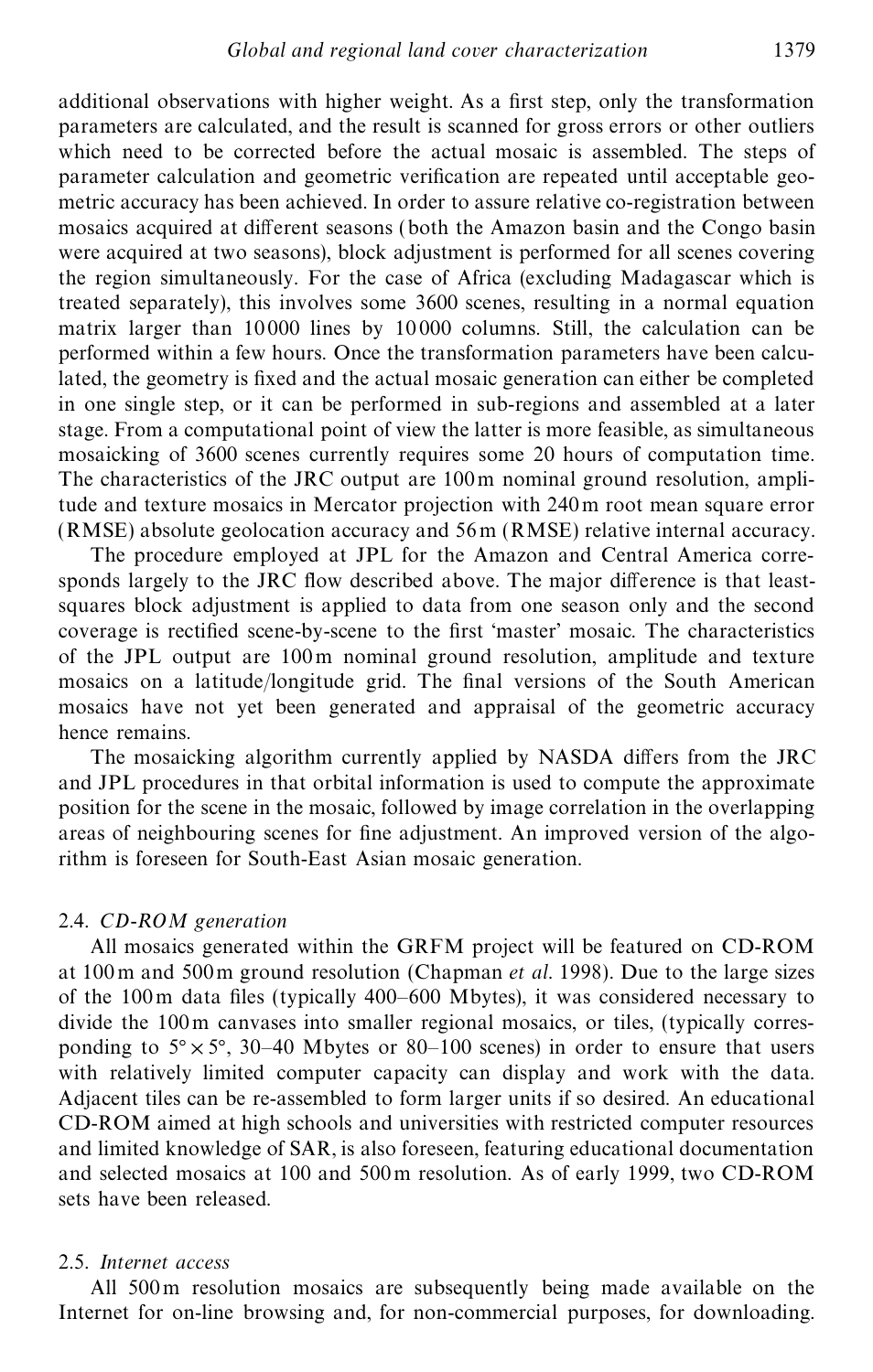CD-ROM sets containing 100m resolution data are available on request. The following websites are currently available:

- NASDA/Japan (http://[www.eorc.nasda.go.jp](http://www.eorc.nasda.go.jp/Sciences/Forest/)/Sciences/Forest/);
- <sup>E</sup> JPL/USA (http://[southport.jpl.nasa.gov](http://southport.jpl.nasa.gov/GRFM/)/GRFM/);
- $\bullet$  JRC/EC (http://[www.gvm.sai.jrc.it](http://www.gvm.sai.jrc.it/)/);
- Satellus/Sweden (http://[www.satellus.se](http://www.satellus.se/projects/GRFM)/projects/GRFM).

## **3. Coverages and acquisition schedules**

## 3.1. *Data acquisition scheduling*

The data acquisitions were scheduled with the particular intention of obtaining, as far as possible, temporally homogeneous data coverages over extensive areas. Radiometric differences between adjacent swaths could be minimized by taking advantage of the fact that two adjacent JERS-1 swaths were acquired with only 1-day time difference, and special attention was thus paid to avoid temporal gaps in the acquisitions. Inevitably, gaps nevertheless did occasionally occur due to satellite manoeuvres, acquisition conflicts, etc., and missing passes were in such cases either re-scheduled or replaced by scenes from the existing archive, as far as possible taking the seasonality of the missing pass into consideration. A side effect of the sequential acquisition scheme, which should be borne in mind when analysing data over extensive areas, is a distinct temporal gradient  $(1 \text{ day}/60 \text{ km})$  which runs in an east-to-west direction.

## 3.2. *South and Central America*

The GRFM coverage over South and Central America (figure  $1(a)$ ) extends over the area latitude  $14^{\circ}$  S to  $12^{\circ}$  N and longitude 50°W to 80°W. The first coverage, extending over the whole Amazon river basin (figure 2), was acquired over a 62-day period in 1995, starting in Belém in September and ending in Equador in November (hence the temporal gradient). The acquisitions coincide with the annual low-water mark of the Amazon river, as measured in Manaus. A second acquisition, featuring the corresponding high-water peak, was performed during the period May to August 1996. This second coverage also includes the Pantanal wetlands, the north-western part of the South American continent and Central America (figure  $1(a)$ ). The two coverages together amount to some 5000 scenes.

Figures 2 and 3 illustrate the multi-scale characteristics of the GRFM mosaics. The former figure portrays the Amazon river basin at a low resolution, showing semi-continental scale features such as drainage patterns and geomorphologic features. Regional differences within the mosaic are also apparent at this scale: while low water prevails in the central and eastern part of the basin, flooded forest areas (appearing bright in L-band SAR imagery) can be seen in Peru, in the westernmost part of the basin. Figure 3 is an extract from the same mosaic, but displayed with 100m pixel spacing, exhibiting local-scale features such as shifting cultivation and deforestation patterns (Rondônia).

## 3.3. *Equatorial Africa*

The African GRFM acquisitions (figure  $1(b)$ ), comprising some 3950 scenes, feature east, central and west Africa (9.5 $\degree$ S-9.5 $\degree$ N/40 $\degree$ E-14 $\degree$ W), which were acquired in one sweep in early 1996. Acquisitions commenced in Kenya in January and ended by the Atlantic coast two months later, in March 1996. Central Africa was re-visited in October–November the same year, in order to—in analogy with the Amazon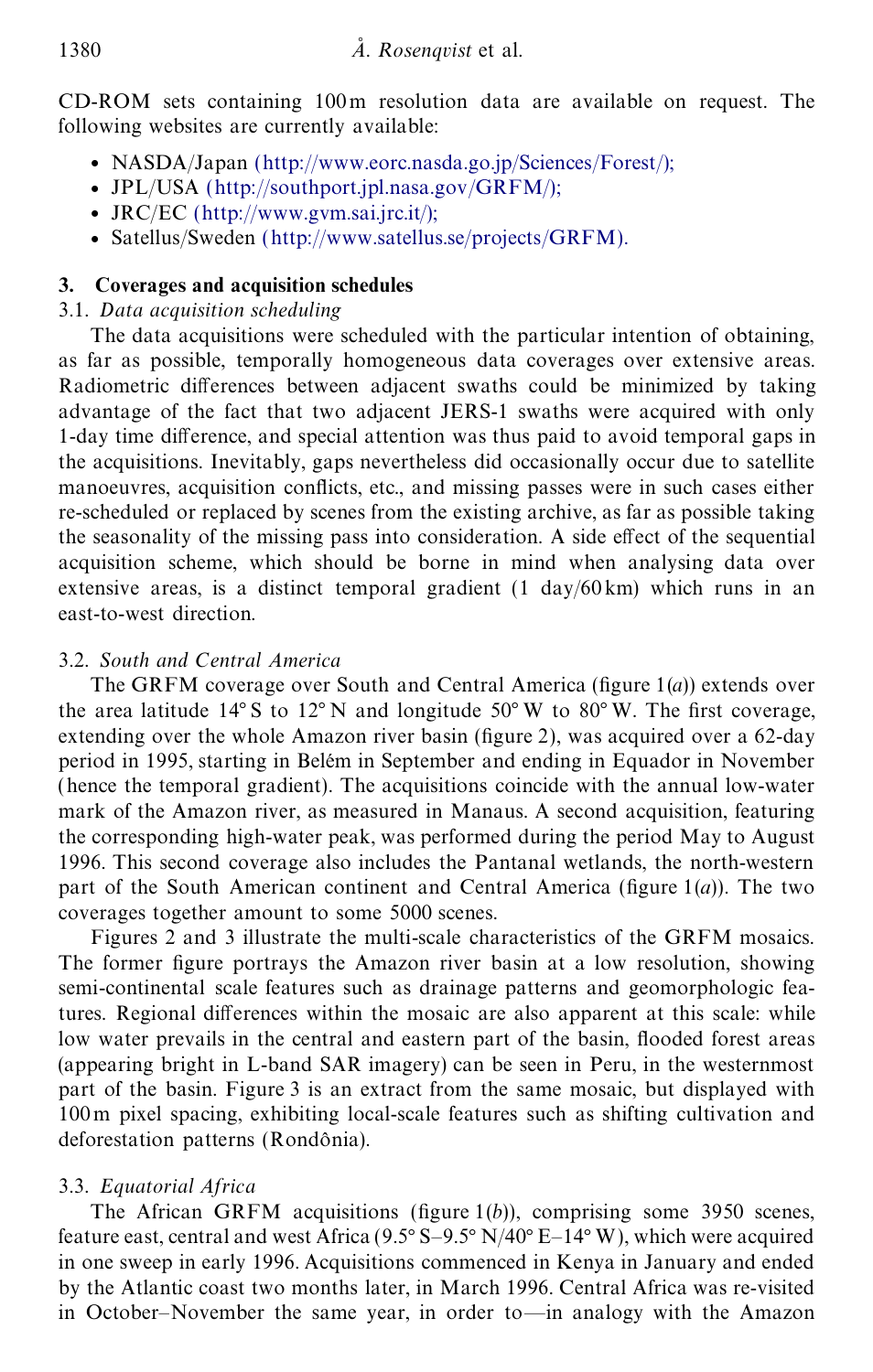



100 140 110 120 130 150 25  $15$ 5  $-5$  $-15$ (*c*)

Figure 1. GRFM coverage over (*a*) South and Central America, (*b*) equatorial Africa and (*c*) South-East Asia and northern Australia.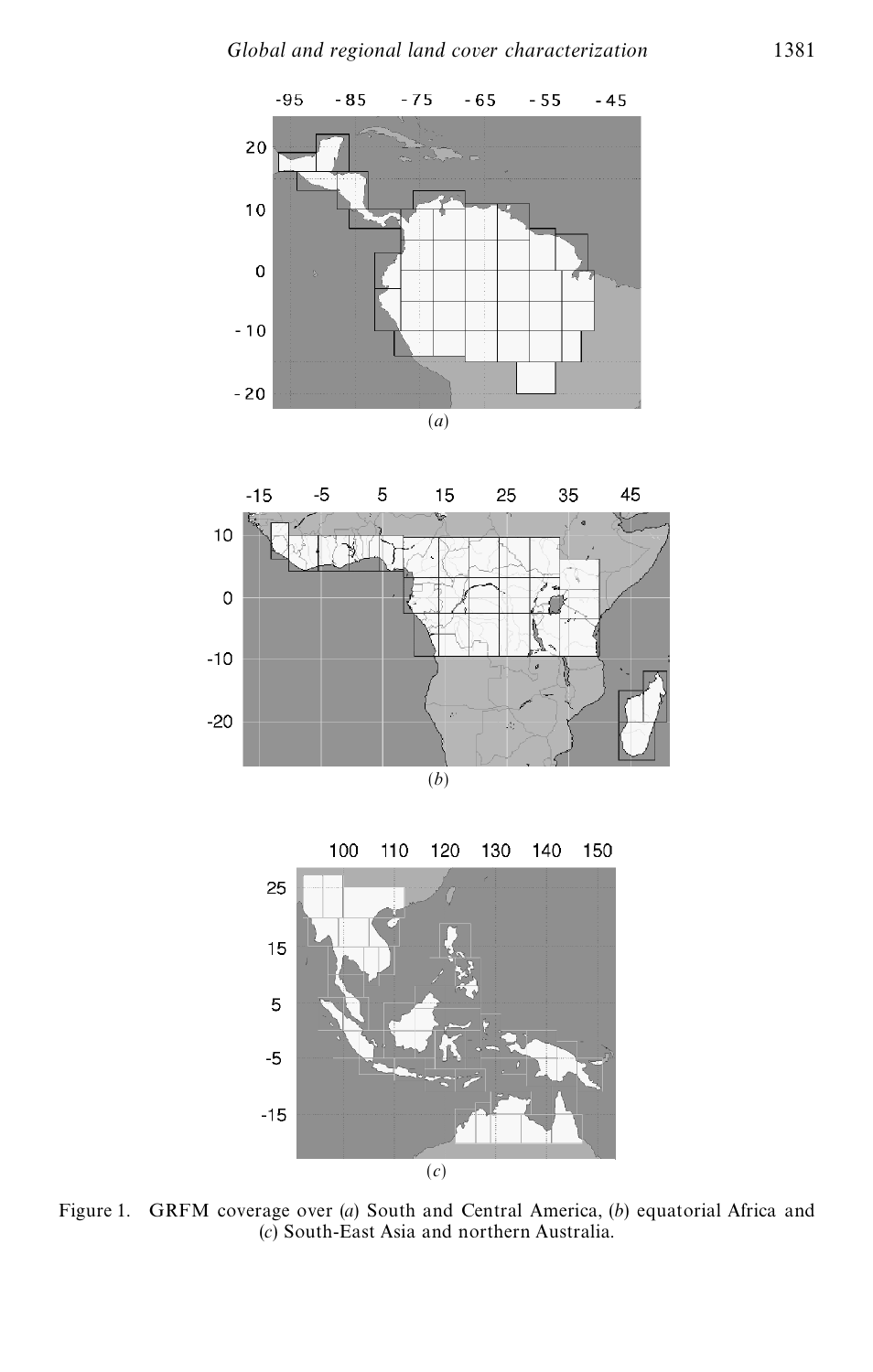

Figure 2. JERS-1 SAR mosaic covering the Amazon Basin at low water (October–December 1995). Original mosaic pixel size 100m. JERS-1 GRFM © NASDA/MITI/JPL/JRC.



Figure 3. Rondônia, Brazil. Full-resolution extract from the GRFM Amazon mosaic  $($ figure 2 $)$ . Shifting cultivation can be seen on the left-hand side of the image and cattle ranges on the right. JERS-1 GRFM © NASDA/MITI/JPL/JRC.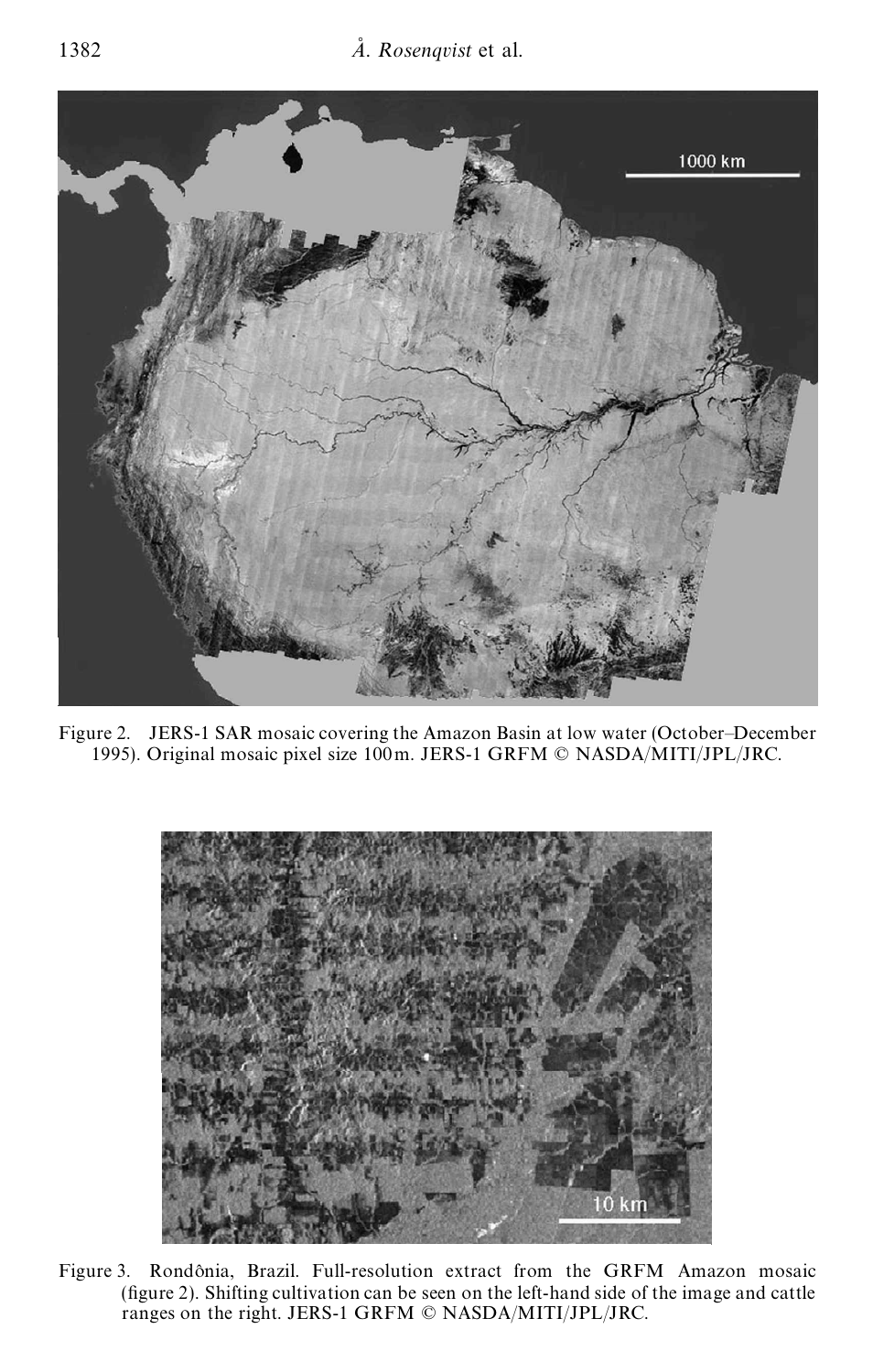acquisitions—feature seasonal variations in the Congo river basin (figure 4). Madagascar was covered in February 1997.

An extract from a temporal composite mosaic, using data acquired in February (red) and November (green) 1996, together with a radar texture mosaic image (blue) is shown in figure 5. The area featured is the confluence of the Congo and Ubangi rivers. Forest areas which were inundated during both acquisitions appear bright white in the image, while areas that were inundated at only one occasion appear



Figure 4. GRFM mosaics over equatorial Africa (west Africa and Madagascar not shown). The colour composite area shows the extent of the dual-seasonal coverage. (R—radar amplitude February 1996; G—radar amplitude November 1996; B—aradar texture February 1996). JERS-1 GRFM © NASDA/MITI/JRC/JPL.



Figure 5. Confluence of the Congo and Ubangi rivers in Central Africa. Dual-season composite GRFM mosaic. (R—radar amplitude February 1996; G—radar amplitude November 1996; B—radar texture February 1996). JERS-1 GRFM © NASDA/MITI/ JRC/JPL.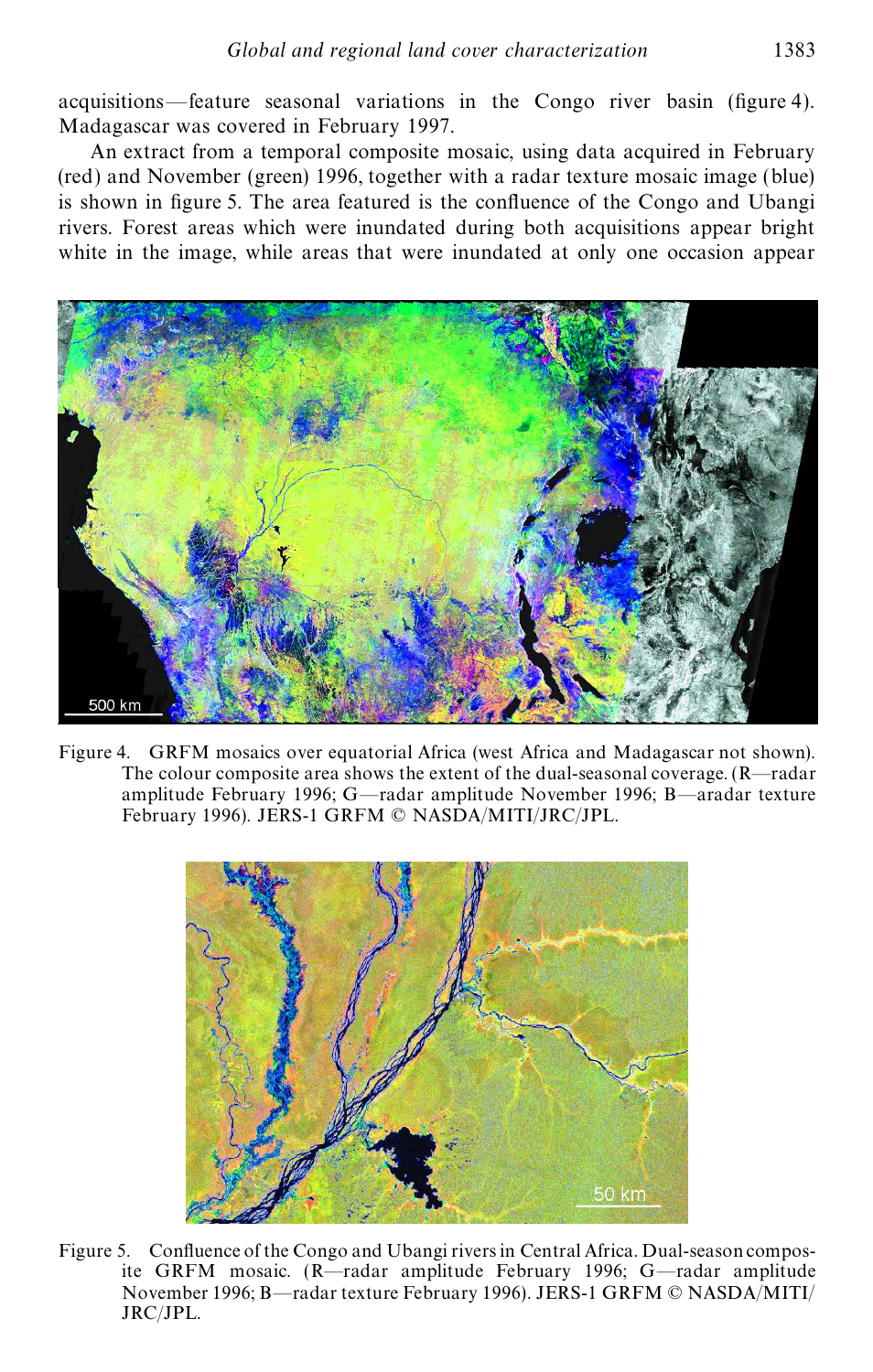bright yellow or orange. Rough surfaces, due to the higher texture, appear with a blueish tone. The floodplain forest, with its homogeneous structure, lacks the blue tone and is easily distinguishable from the more textured dryland forest, as can be seen along the tributary (Kwa river) which stretches eastwards from the centre right-hand part of the image.

## 3.4. *South-East Asia (including Papua New Guinea) and north Australia*

Acquisition planning over South-East Asia was complicated by several factors, primarily by the fact that the region consists of a large number of islands distributed over extensive sea areas. The uniform blanket acquisition approach, as was practised for the other two continents, was consequently not considered feasible. The region was therefore instead divided into a number of sub-areas (basically represented by the main islands (figure  $1(c)$ )) over which data were acquired over a larger time span. Temporal uniformity was nevertheless maintained within each sub-region. The acquisitions, which were limited to one single coverage per sub-region, resulted in some 4300 scenes and were performed according to the following schedule.

- Papua New Guinea/Irian Jaya: March–April 1996 (figure 6).
- Malay Peninsular and Sumatra: August–September1996.
- <sup>E</sup> Borneo/Kalimantan, Java and Sulawesi: September–October 1996.
- N. Australia (above S20°): October–November 1996.
- The Philippines: December 1996.
- <sup>E</sup> Burma, Thailand, Cambodia, Laos and Vietnam: January–February 1997.

## **4. GRFM science projects**

A scientific programme is underway within the context of the GRFM project with the aim of exploiting the use of JERS-1 SAR data and the GRFM products in the tropical region. These so-called GRFM Science Projects are independently managed by researchers and scientists from a large number of organizations and universities worldwide. The activities include mapping of the spatial and temporal distribution of annual flooding in the Amazon and Congo river basins (Freeman et al. 1996, Costa *et al.* 1997, Miranda *et al.* 1997, Rosenqvist and Birkett 1999), studies of secondary growth and deforestation patterns (Hashimoto and Tsuchiya 1995), investigations of microphyte vegetation in water reservoirs, geomorphologic studies



Figure 6. Papua New Guinea/Irian Jaya. GRFM mosaic (March–April 1996). JERS-1 GRFM © NASDA/MITI/ERSDAC.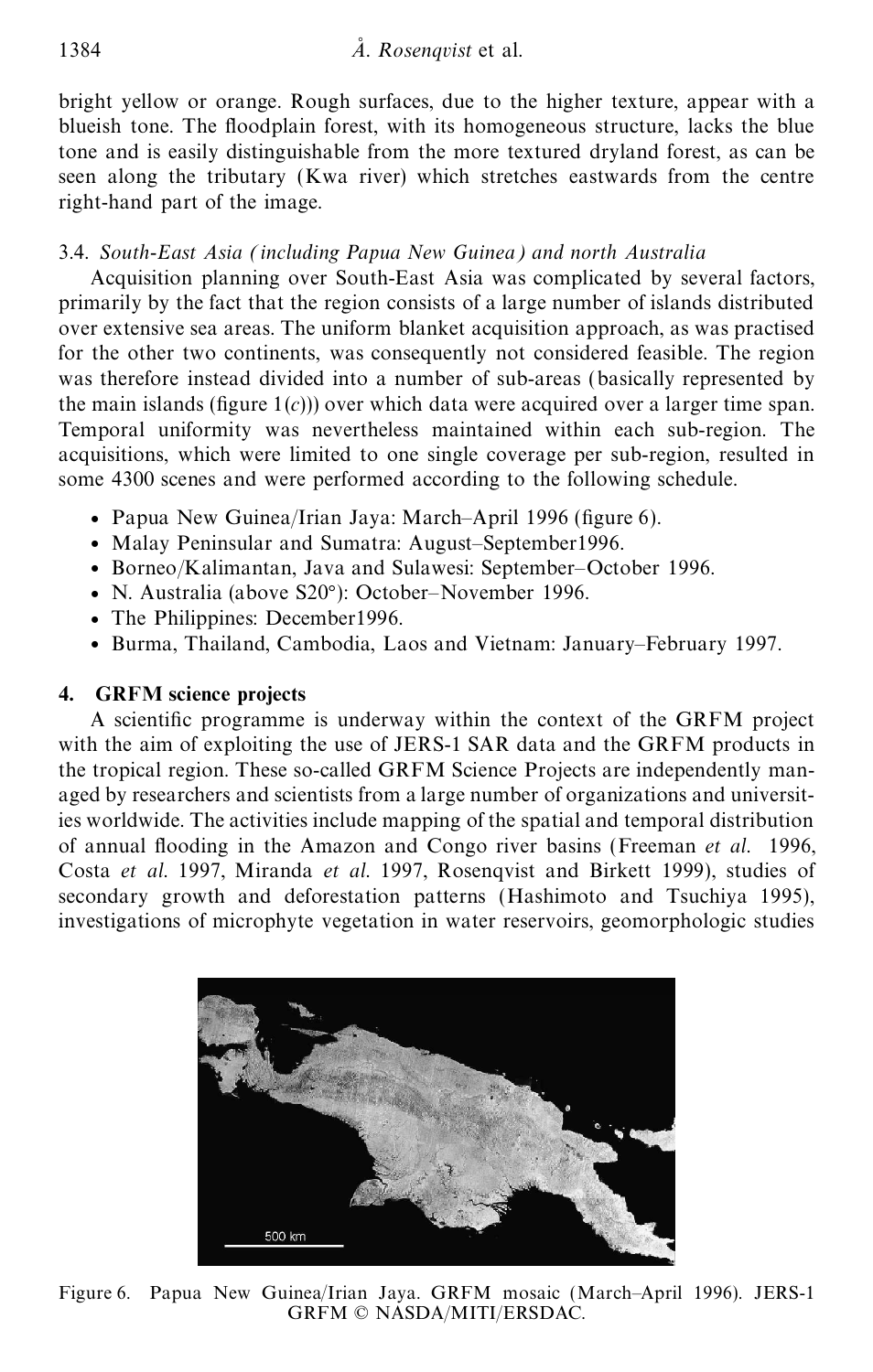(Forsberg *et al.* 1998), estimations of regional emissions of trace gases from the floodplain environments (Rosenqvist *et al.* 1998), forest classifications in the Amazon and Central Africa (Siqueira *et al.* 1997, De Grandi *et al.* 1998), regional-scale vegetation studies (Hess *et al.* 1998, Leysen *et al.* 1998), and others. Figure 7 shows a land cover classification over the Gamba Complex in Gabon, derived from the dual-season Africa GRFM mosaic.

In collaboration with, among others, the Brazilian National Institute for Space Research (INPE), the Brazilian National Institute for Amazonian Research (INPA) and the University of California Santa Barbara (UCSB), field measurements were performed simultaneously with the GRFM acquisitions in several parts of the Amazon during both satellite overpasses. The activities included both videography and photography from a small aeroplane along a number of pre-determined flight lines as well as ground-based measurements in areas or transects of specific interest. Field measurements were also performed in connection with the GRFM acquisitions over northern Australia, which coincided with an airborne SAR campaign (AIRSAR Pacific Rim deployment). The AIRSAR campaign included flights over several transects and subsequent ground measurements.

### **5. Future perspectives**

With all the GRFM acquisitions completed and the JERS-1 satellite still functional, in 1996 NASDA decided to proceed with a new global forest mapping venture with a focus on the boreal forest belt in Siberia, Canada, Alaska and northern Europe, thus establishing the Global Boreal Forest Mapping (GBFM) project. The objectives of the GBFM project are similar to those of the GRFM, i.e.



Figure 7. Land cover classification of the Gamba Complex, Gabon (Saatchi *et al.* 1998).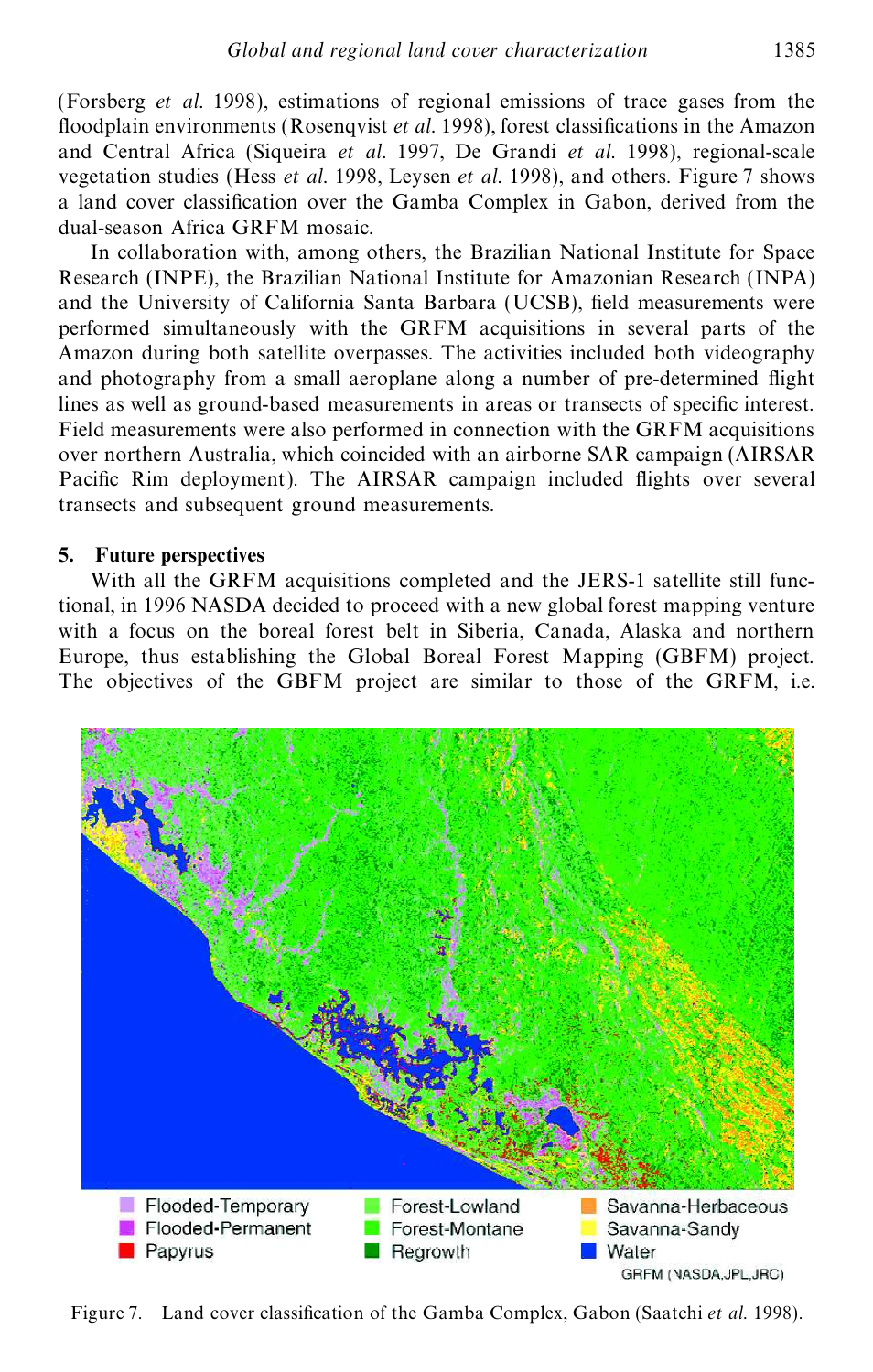continental-scale mosaic generation and an active science programme. In addition to the collaboration partners involved in the GRFM, the National Swedish Space Board, via the Swedish Space Corporation Subsidiary Satellus, is also involved as a Science Node for research activities in the northern European boreal zone. Contacts were also established with the German Aerospace Research Establishment (DLR) and the European Space Agency (ESA), for coordination of data acquisitions and scientific activities in the Siberian region.

Boreal data acquisitions started in late 1996 and the major parts of the targeted areas were completed successfully before the on-board data recorder was taken out of operation in August 1997. Through direct down-links by ASF, the Tromsø Satellite Station in Norway and the mobile DLR ground station located in Ulaanbaatar in Mongolia, data acquisitions continued over certain areas until contact with the JERS-1 was finally lost in October 1998. Through the collaboration with DLR and the SIBERIA project (Schmullius *et al.* 1999), simultaneous JERS-1 and ERS-1/ERS-2 acquisitions were performed over central Siberia in 1996 and 1997.

It is anticipated that both GRFM and GBFM acquisitions will be repeated in a 10-year time frame within the framework of the NASDA Global Forest Mapping Program, by use of the polarimetric L-band SAR instrument on-board the Advanced Land Observation Satellite (Wakabayashi *et al.* 1998), scheduled for launch by NASDA in 2002.

#### **References**

- Bicknell, T., 1992, Alaska SAR Facility SAR Processor System User's Guide to Products*.* Report JPL D-9362, NASA JPL, Pasadena, CA, USA.
- CHAPMAN, B., TAYLOR, V. B., and ROSENQVIST, Å., 1998, Rain Forest Mapping Project to Release CD-ROMs. *Eos T ransactions of the American Geophysical Union*, **79**, 417–418.
- Costa, M. P. F., Novo, E. M. L. M., Mitsuo II, F., Mantovani, J. E., Ballester, M. V., and AHERN, F. J., 1997, Classification of floodplain habitats (Lago Grande, Brazilian Amazon) with RADARSAT and JERS-1 data. In *RADARSAT for Amazonia: Results of ProRADAR Investigations* (Ottawa: Canada Centre for Remote Sensing, Natural Resources Canada), pp. 149–161.
- DE GRANDI, G. F., ROSENQVIST, Å., RAUSTE, Y., MAYAUX, P., SIMMARD, S., and SAATCHI, S., 1998, Flooded Forest Mapping at Regional Scale in the Central Africa Congo River Basin*.* Retrieval of Bio-physical Parameters from SAR Data for Land Applications. ESA Ref. SP-441 (Noordwijk, The Netherlands: ESA ESTEC), pp. 253–260.
- FORSBERG, B. R., HASHIMOTO, Y., ROSENQVIST, A<sup>n</sup>, and MIRANDA, F. P., 1998, Tectonic fault control of wetland distributions in the Central Amazon revealed by JERS-1 radar imagery*. T he Quaternary International*, in press.
- Freeman, A., Chapman, B., and Alves, M., 1996, The JERS-1 Amazon Multi-seasonal Mapping Study (JAMMS)*. Proceedings International Geoscience and Remote Sensing Symposium (IGARSS'96), L incoln, USA, 1996, 27–31 May 1996* (IEEE Publications), pp. 830–833.
- Hashimoto, Y., and Tsuchiya, K., 1995, Investigation of tropical rain forest in Central Amazonia, Brazil, based on JERS-1 SAR images. *Journal of Geography*, **104**, 827–842 (in Japanese).
- Hess, L. L., Novo, E. M. L. M., Dalton, M. V., Holt, J. W., and Melack, J. M., 1998, Large-scale vegetation features of the Amazon Basin visible on the JERS-1 low-water Amazon mosaic. *Proceedings of the International Geoscience and Remote Sensing Symposium (IGARSS'98). Seattle, USA, 1998*, vol. II (Piscataway, NJ: IEEE), IEEE Catalog No. 98CH36174, pp. 843–846.
- LEYSEN, M., DE GRANDI, G. F., and RAUSTE, Y., 1998, Tropical Forest Mapping by Radar Remote Sensing: Operational Applications at Global Scale*.* Retrieval of Bio-physical Parameters from SAR Data for Land Applications. ESA Ref. SP-441 (Noordwijk, The Netherlands: ESA ESTEC), pp. 261–267.